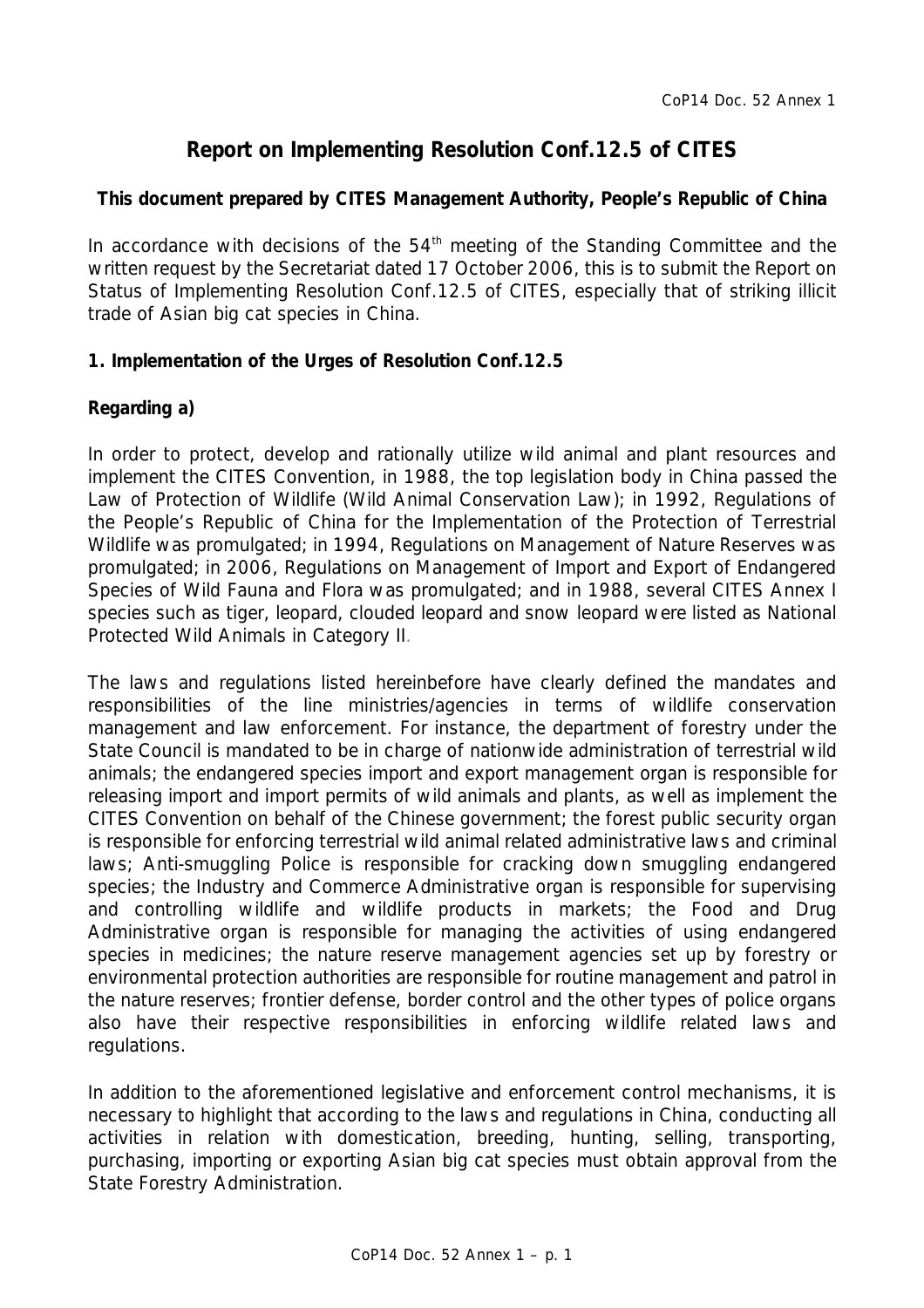### *Regarding b)*

In 1993, the State Council promulgated the *Notification on Banning the Trade in Tiger Bone and Rhino Horn*, which forbids import and export of rhino horn, tiger bone and their products, forbids selling, purchasing, transporting, carrying and mailing rhino horn, tiger bone and their products. It also requires registering and sealing up all rhino horn, tiger bone and their products (except for uses on researches of substitutes). The national standard of using rhino horn and tiger bone in medicines was annulled.

In 1993, the Ministry of Health annulled the national medicine standard on using tiger bone in prepared Chinese medicine, and substitute tiger bone with leopard bone in internal remedies, while banning all tiger bone to be used in external remedies. Meanwhile, all activities of producing and selling prepared Chinese medicine containing tiger bone were banned.

The CITES Management Authority of China, State Administration for Industry and Commerce and General Administration of Customs jointly regulated in 2001 that it is forbidden to sell endangered species and their products in the shops within isolated area at the port. The ban includes ivory and the Chinese medicine containing leopard bone elements.

In 2003, State Forestry Administration, Ministry of Public Security and General Administration of Customs jointly promulgated a rule, which requires each case-handling agency to report the wildlife related criminal cases, level by level, to the upper level agencies, and send a copy of the report to the CITES Management Authority of China, soon after the investigation.

State Forestry Administration regulated in 2005 that from 2006, all activities of hunting wild leopard and purchasing leopard bones are banned.

The State Food and Drug Administration regulated in March 2006 that only existing stock of leopard bones could be used. The enterprises which used to produce internal remedies containing leopard bones should do researches on leopard bone substitutes and apply these substitutes; for external remedies, it is regulated that the producers should not use leopard bones and no substitutes is needed.

The National People's Congress amended the Criminal Law in 1997, which adopted a series of new charges in relation with wildlife conservation, including "crime of illegally catching and killing precious endangered wild animals", "crime of illegally hunting wild animals", "crime of illegally purchasing, transporting, selling precious endangered wild animals and the products", and "crime of smuggling precious animals and products".

In 2000, two judicial interpretations in relation with wildlife protection were promulgated by the Supreme People's Court, which are *Judicial Interpretations on Several Questions in Law Application on Hearing Criminal Cases of Smuggling*, and *Judicial Interpretations on Several Questions in Law Application on Hearing Criminal Cases of Destroying Wild Animal Resources*, which defined in detail the criteria for sentencing wildlife-related crimes. For instance, smuggling 1 tiger/leopard/clouded leopard/snow leopard is "extraordinarily serious smuggling", which can be sentenced to imprisonment or up to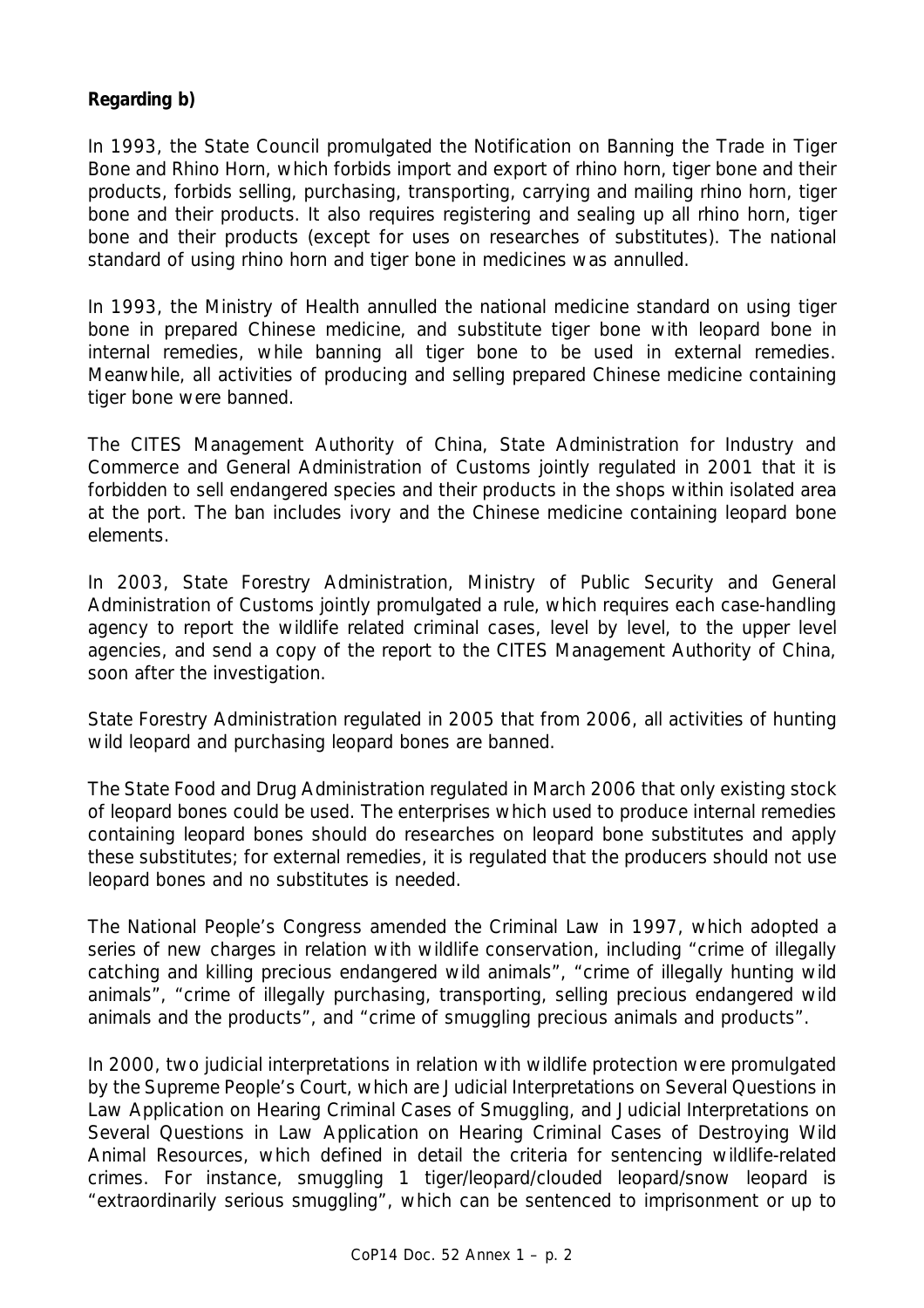death penalty, concurrently with confiscation of property, subject to Article 151 of the Criminal Law.

The provisions and legal practices listed above have played a significant role in banning all tiger bone trades, restricting leopard bone trade as well as striking and eliminating illegal trade in Asian big cat species.

## *Regarding c)*

Since the accession of the People's Republic of China to CITES, and especially since 1999, when the Anti-smuggling Police were set up, China Customs has been attaching high significance to striking endangered species smuggling. A series of countermeasures have been taken, so as to continuously reinforce supervision of freight/goods import and export, with increasing tracked-down cases year by year.

From an undercount, from 1999 to April 2005, China has investigated and prosecuted 51 criminal cases in relation with Asian big cat, sequestrating 81 tiger skins, 31 tiger bones, 1 live snow leopard, 744 leopard skins, 1 clouded leopard skin, 19 snow leopard skins, 1 leopard skin product, 6 leopard bones, 1 snow leopard skeleton, 334.6 kg scattered bones, with over 100 people punished. In terms of category of cases, there were 5 cases of illicit animal hunting and killing, 34 cases of smuggling, 12 cases of illicit trade; in terms of time of the cases, 4 happened in 1999, 5 happened in 2000, 11 happened in 2001, 14 happened in 2002, 6 happened in 2003, 7 happened in 2004, 4 happened in 2005; in terms of origin of the sequestrated goods, goods in 11 cases are from China, 15 are from Burma, 8 are from Russia, 5 are from Mongolia, 3 are from Nepal, 2 are from Kenya, 1 each from Nigeria, North Korea and Kirghizstan respectively, and 4 are from unidentified origins; in terms of the means of uncovering the cases, 27 cases are uncovered through routine inspection, 21 cases are through provided clues, 2 cases are through X-ray checking, and 1 case is through the suspect's voluntary surrender.

From April 2005 to the end of 2006, from an undercount, China Customs investigated and seized 4 Asian big cat related cases, with 4 leopard skins, 1 snow leopard skin and 4 tiger bones sequestrated. China Forest Public Security Organs investigated and seized 11 Asian big cat related cases, with 12 leopard skins, 1 leopard skeleton and 3.7 kg leopard bones, 4 snow leopard skins, 2 snow leopard skeletons, 1 live clouded leopard, 2 leopard skins, 2 leopard skeletons, 2 tiger skins and 1 south China tiger specimen sequestrated.

From November to December 2006, China Forest Public Security Organ carried out Green Shield Operation, with 2 tiger skins, 11 leopard skins and 1 leopard skeleton sequestrated.

In response to the claims by many NGOs on illegal sales of furs and skins of Asian big cat species happened in Linxia Furs & Skins Market in Gansu Province and A-ba Prefecture in Sichuan Province, China Forest Public Security Organs have taken special measures, with a large amount of genuine and faked goods sequestrated. And the relevant dealers have promised never to sell furs and skins of Asian big cat species.

As shown by data from NGOs, compared with before, such activities as selling or wearing fur, skin and clothing of Asian big cat species have been primarily contained in China.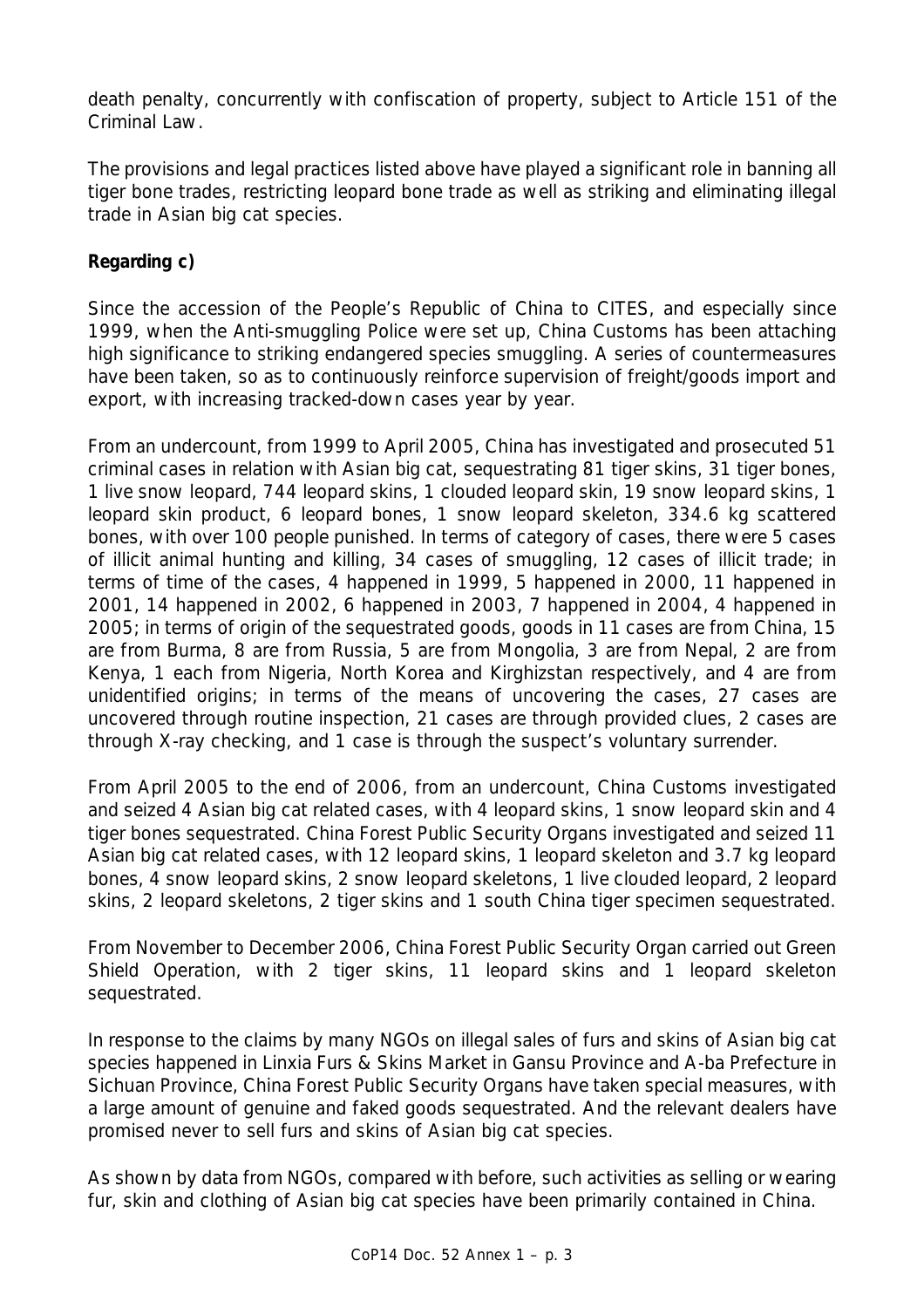Since the existing national laws do not forbid or restrict activities such as selling faked fur, skin and clothing of Asian big cat, it is difficult for the competent agencies in China to ban these activities. Currently, there are still large sales amount of faked furs and skins of Asian big cat species.

As shown by data listed above, China has taken strong measures to strike crimes of destroying Asian big cat resources.

#### *Regarding d)*

To save and conserve the global tigers, China banned all trades in tiger bones and rhinoceros horns in 1993 although suffering from an economic loss of four billion US dollars. Implementation of such a trade ban has seriously impacted not only the Chinese traditional culture but also the medicinal treatment and health care of the Chinese people, in particular those in poverty.

The practice of more than ten years proves that the existing tiger conservation strategies and policies have never contributed to solution of the problems, but in contrast the populations of wild tiger in the world are still in decline.

By learning from the successful experience in conservation of crocodiles, the government of China has taken a lot of efforts to promote artificial breeding of tigers in the recent years, and has achieved significant successes in this filed. Up to the end of 2006, the population of artificially-bred tigers through out the country had increased to five thousands with an annual re-productivity of more than 800. The mature techniques in tiger artificial breeding and the growing artificially-bred tiger populations would not only constitutes a steady foundation for a future potential re-open of utilization of tiger bones and furs, but would also provide an abundant breeding stocks for future re-introduction and restoration of the wild tiger populations in China.

Presently, China is in a process of labeling all live specimens of artificially-bred tigers, leopards, snow leopards and cloud leopards, with an aim to effectively monitor artificial breeding of Asian Big Cats and prevent any illegally sourced specimens from entering into legal channels.

Skins of Asian Big Cats, such as tiger and leopard, are traditional trappings of a few Chinese minorities in particular Tibetan people. With development of China's economy and increase of Tibetan people' income, demands on skins of Asian Big Cats in individual regions of China has increased at a certain extent. Not only in a spirit of respecting the traditions of the Tibetan minority and safeguarding the private properties, but also to restrain the unsuitable consumption demands and to be convenient for enforcement and judicial operations, China is considering registering and labeling legally sourced skins and its products of Asian Big Cats, knowing that such a measure has been already successfully taken by other countries in dealing with sharhtoosh, and distinguish the old stocks and new illegal products.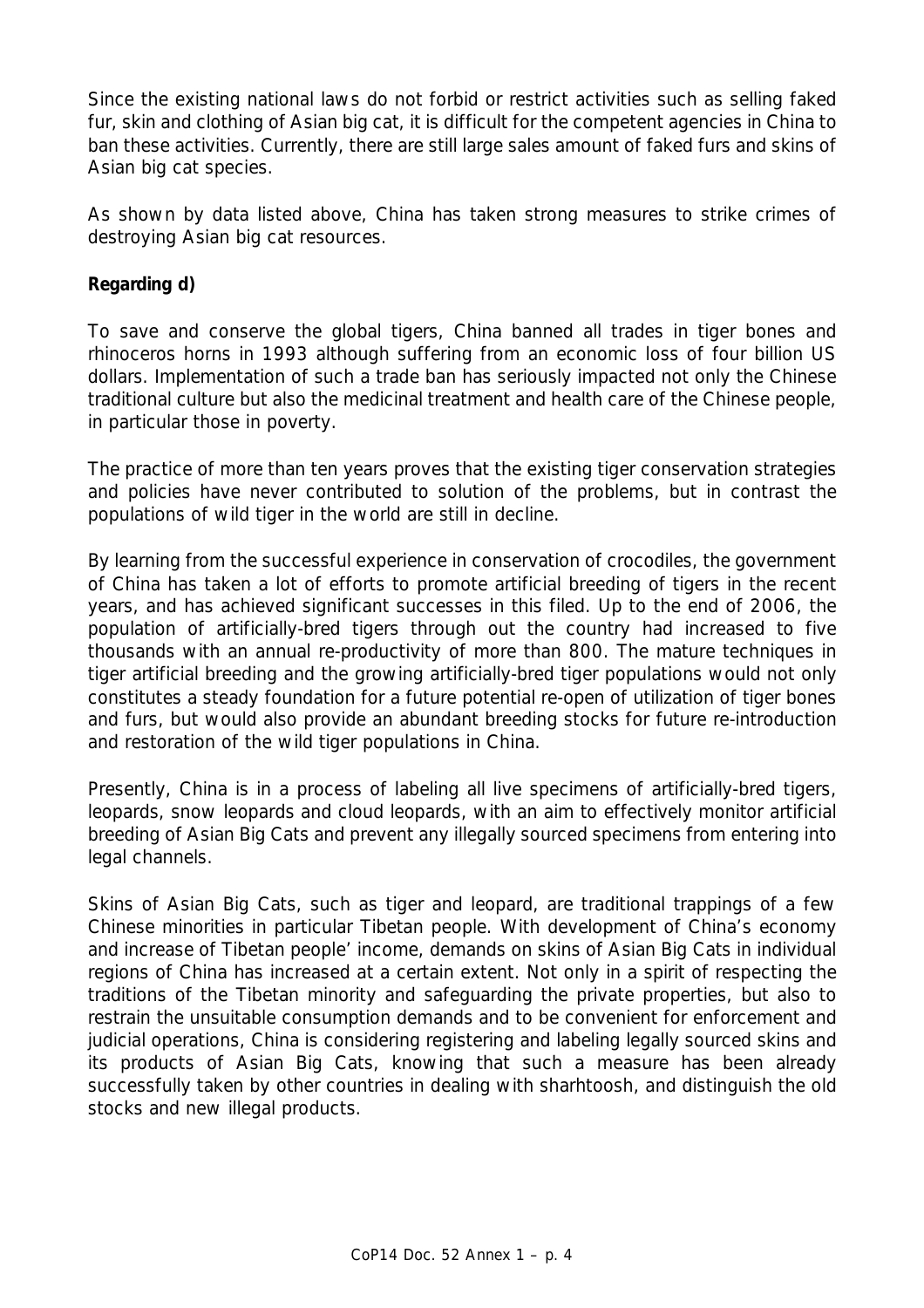## *Regarding e)*

As mentioned above, catching, killing of Asian Big Cats and purchasing of bones of Asian Big Cats are forbidden in China. Tiger bones kept in stock before 1993 would continue to be sealed up for keeping, tiger bones originated from artificially-breed animals would be kept in stock on the spot. Leopard bones in stock would be allow to used in producing designated Chinese traditional medicines by designated manufacturers. It is provided that any confiscated bones of tiger and leopard should be handed over to forestry agencies who might donate them to educational, scientific or enforcement institutions for purposes of research, education and public awareness promotion, as well as enforcement and training.

## *Regarding e)*

China pays great attention to any multilateral and bilateral cooperation in conservation of Asian Big Cats, and is in a process of assessing the possibility of joining international organizations such as the Global Tiger Forum.

## *Regarding g)*

China acceded to CITES in 1981.

### **2. Regarding implementation of the section of the first RECOMMENDS**

### *Regarding a)*

As a member country of CITES Tiger Enforcement Task Force (TETF), China participated in all of activities organized by TETF and attended the CITES Enforcement Expert Meeting held in USA in 2004 on behalf of TETF. The details of most of the Asian big cat related seizures made by China have already been submitted to CITES Secretariat, Interpol as well as the relevant range or export States.

### *Regarding b)*

The Chinese forest police organ specialized in forest and wildlife administrative and criminal enforcement is administered by the forest departments at various levels, with a force of 60,000 policemen. Only in 2005, the Chinese forest police handled 455 criminal wildlife cases, confiscated 40,492 wild animals and arrested 736 wildlife offenders. In 2006, the Chinese forest police handled 488 criminal wildlife cases, confiscated 58,000 wild animals and arrested 748 wildlife offenders.

The Chinese anti-smuggling police organ specialized in combating illegal import and export is administered by the Customs at various levels, with around 9,000 policemen. It handled 77 criminal wildlife cases and arrested 101 wildlife smugglers in 2005, and in 2006, 62 criminal wildlife cases and arrested 81 wildlife smugglers were handled.

The management authorities of thousands of Chinese nature reserves have their own patrolling or anti-poaching teams. The armed forest police, frontier police, traffic police, civil aviation police and the train police can also play a role in anti-smuggling wildlife and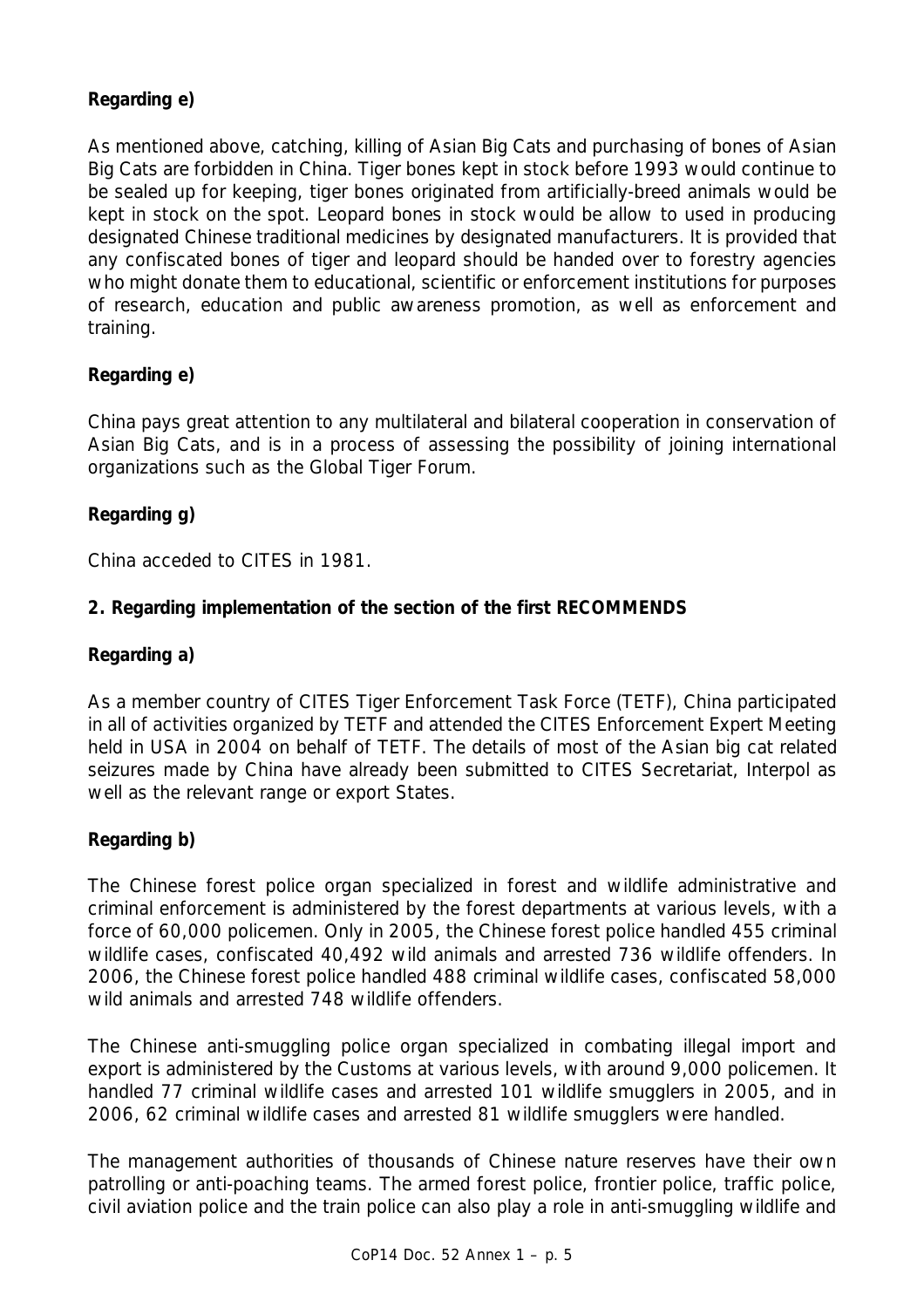inspecting transported wildlife. The armed forest police is always engaging in armed patrolling in many national nature reserves.

All of the specialized police organs except the armed police are also led by the public security organs at various levels. Those specialized police organs should share the intelligence and take harmonized operations if needed.

## *Regarding c)*

In recent years, the CITES Management Authorty, forest police and Customs police in conjuction with many NGOs such as Conservation International, International Fund for Animal Welfare, WWF, TRAFFIC and WCS have distributed or set up hundreds and thousands of CITES brochures, Asian big cat posters and trans-border advertisements at the major airports, train stations and border regions in an effort to raise the CITES awareness and stop the illegal trade in Asian big cat specimens. In addition to above campaigns, those departments and NGOs have sent many people to Yunnan, Sichuan, Qinghai and Tibet inhabited by the Tibetan people to carry out the intensive education programs. It should be mentioned that the illegal demands for Asian big cat furs in China have been decreased significantly, the phenomena of dressing the clothing consisted the parts of big cat's skin are also decreased obviously, and it is hard to see the illegal sale and display of genuine Asian big cat specimens.

## *Regarding d)*

More than one hundred training seminars and workshops in relation to the implementation and enforcement of CITES or the conservation and management of wildlife are organized at national and provincial levels in China. Many of the wildlife enforcement officers, procurators or judgers are invited to be presented at most of above activities. Besides that, all of the relevant government agencies will be consulted when China is drafting its regulations, formulating the judicial interpretations or the wildlife law enforcement policies. It should be emphasized that thousands copies of Wildlife Enforcement Guides were produced by the officials and experts from the CITES Management Authority, the Supreme People's Court, the Supreme People's Procurator Organ, Ministry of Justice, Ministry of Public Security, State Customs General Administration, State Forestry Administration and International Fund for Animal Welfare, with the financial assistance from the Rhino and Tiger Fund of US Fish and Wildlife Service. This book has been widely used by various wildlife enforcement agencies and greatly promoted the inter-agency cooperation and coordination.

Several Asian big cat enforcement seminars have been jointly organized by the relevant government agencies, TRAFFIC、IFAW、CI、WWF and WCS since 2005. The wildlife enforcement officers from the Tibetan Peoples inhabited provinces and the central government are invited to the seminars to be informed the critical status of the Asian big cat, to publicize the wildlife regulations and CITES Resolutions, to share the wildlife law enforcement experiences and to arrange the target enforcement operations and education programs.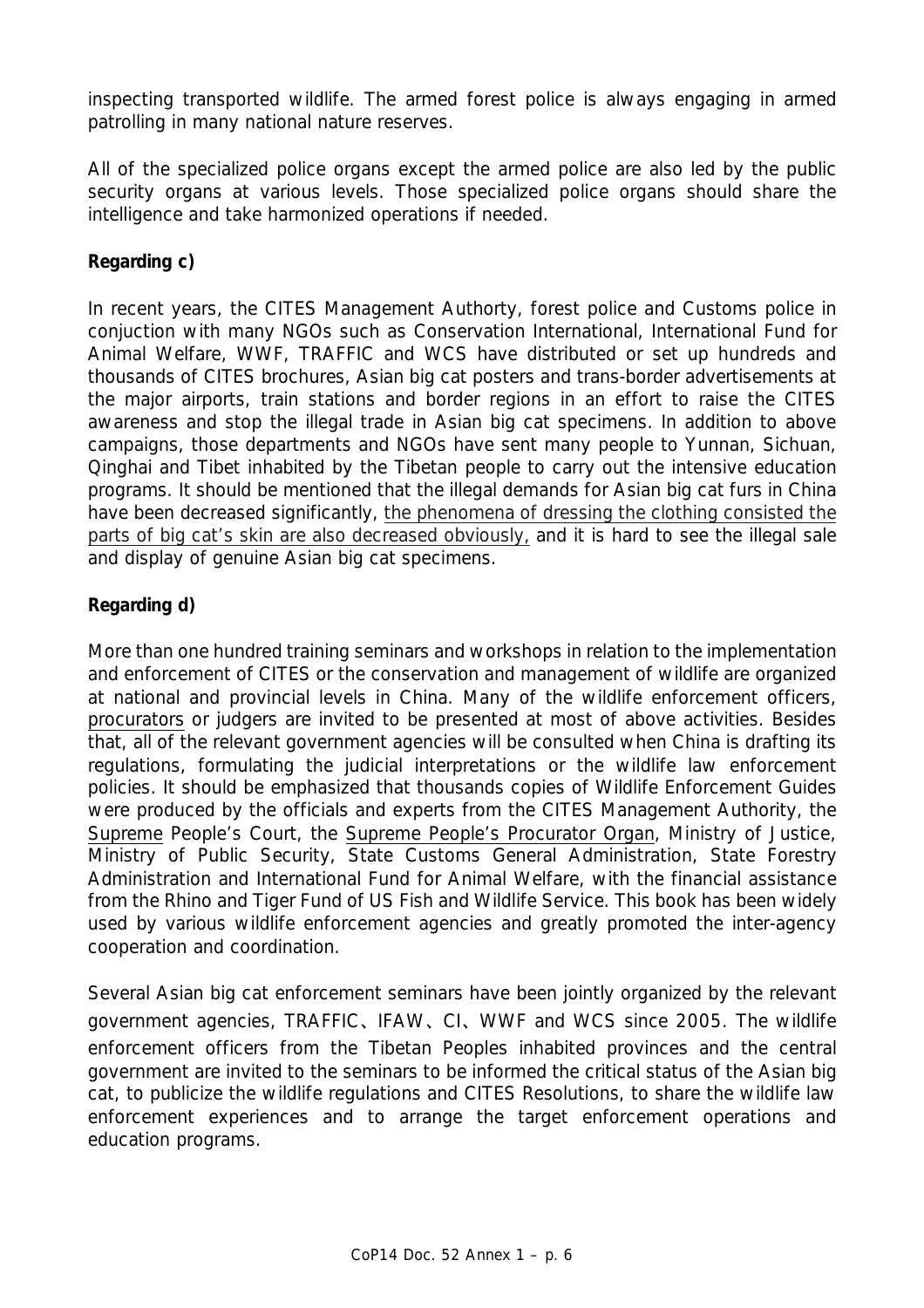## *Regarding e)*

China pays high attention to the enforcement cooperation with the Asian big cat range states. The enforcement cooperation is undertaken by China, India and Russia under the guidelines of the tiger conservation protocols signed by Sino-Russia and Sino-India. Many multilateral cooperations are also developed by China. For examples, the Silk Road CITES Implementation and Enforcement Workshop was hosted by China in 2005, an Asian CITES Training Seminar and the 2<sup>nd</sup> Mekong Sub-regional CITES Workshop were hosted in China's Hong Kong and Kunming in 2006, two Laotian CITES delegations were invited to visit China's Hong Kong and Kunming in 2005 and 2006, the Indian, Nepalese and Vietnamese CITES delegation were respectively invited to visit China in 2006, China sends many delegations as observers to participate in the meetings, workshops and training seminars organized by the ASEAN-WEN. Based on above activities, the communication between China and its neighbouring countries is becoming closer and closer and the wildlife law enforcement cooperation has been greatly enhanced.

### *Regarding f)*

China actively introduced the details of its big cat seizures at the meetings of TETF/ASEAN-WEN or the sub-regional meetings hosted by China in an effort to outline the illegal trade in Asian big cat in China. All of the detailed Asian big cat seizure information are timely submitted to the CITES Secretariat,, the Interpol and the World Customs organization.

The Chinese Government intends to invite the CITES and Customs officers from India and Nepal to China to evaluate the enforcement needs for Asian big cat and to discuss the means for enhancing the enforcement cooperation among these three countries in April of 2007. If it is possible, the Chinese Government would also like to host a tiger range states meeting to study the tiger conservation issues at international level in the near future.

### *Regarding g)*

It is hard to see the illegal killing of wild tiger in China in recent years.

Labeling of the stockpiled or household Asian big cats fur and the products thereof and future's resumption of the use of captive bred tigers that China intends to do, can play an effective role in detering the illegal killing of Asian big cat, when satisfying the demands for parts and derivatives of Asian big cat particularly facilitating the management and enforcement of the species in question.

The relevant department of China intends to develop a program in key provinces and autonomous regions to timely monitor the illicit trade in furs of Asian big cat.

Currently, many organizations and experts suggest that the use of captive bred tigers bones for medicinal purpose could attract the patient to resist the use of illegal obtained tiger bones and eventually be beneficial to eliminate the illegal killing of wild tigers. The Chinese government is studying and assessing such suggestion.